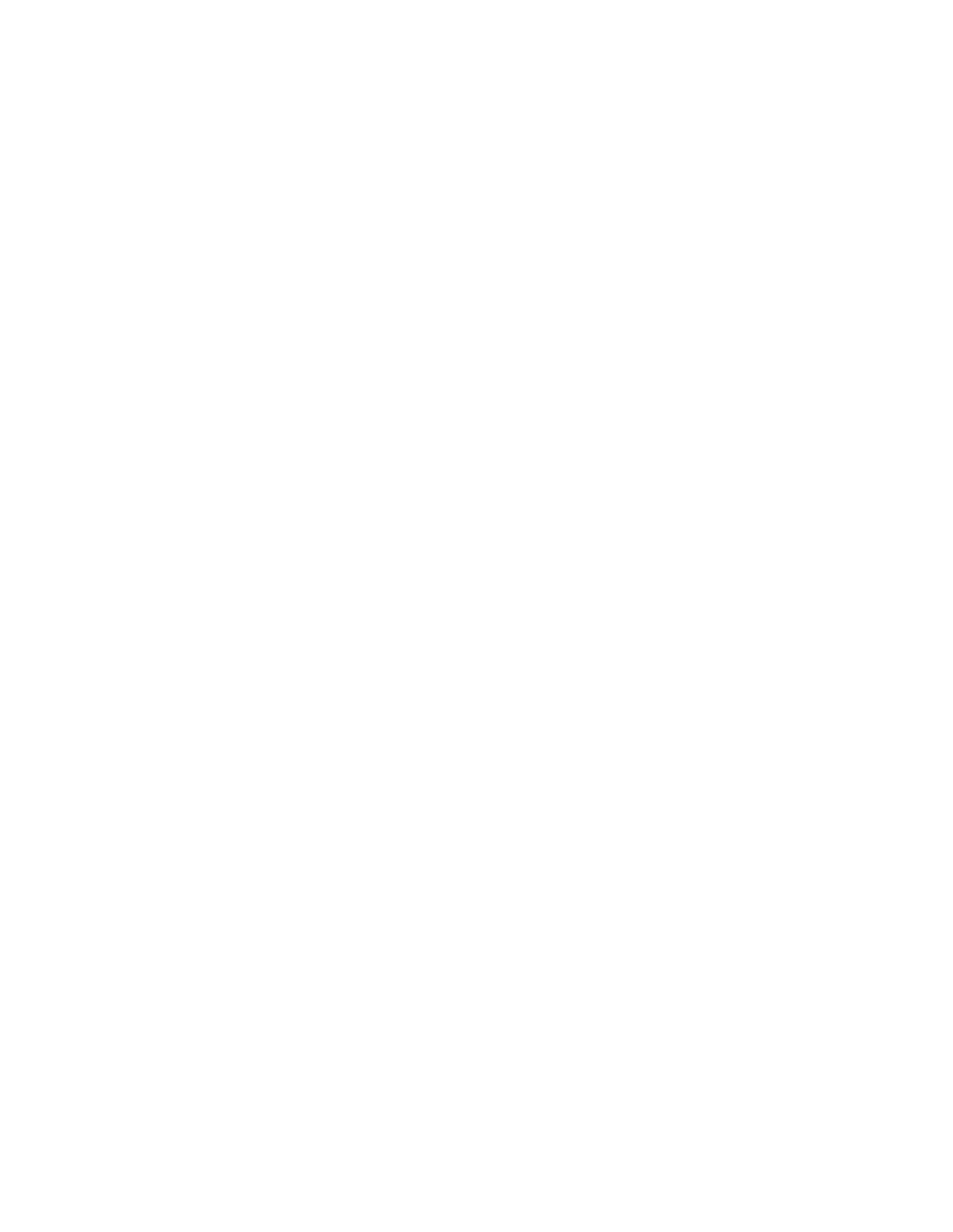This section discusses the geology of the Project area and general vicinity and analyzes hazards related to geology and soils, such as potential exposure of people and property to geologic hazards, landform alteration, and erosion. Water quality issues are addressed in Section 5.9, Hydrology and Water Quality.

# **5.6.1 EXISTING SETTING**

### LOCAL GEOLOGY AND TOPOGRAPHY

# **Regional Setting**

The majority of Sacramento County, including the entire City of Elk Grove and the Project area, lies in the Great Valley geomorphic province. A geomorphic province is defined as an area with similar geologic origin and erosional/depositional history. The Great Valley geomorphic province is an alluvial plain approximately 50 miles wide and 400 miles long located in central California (CGS 2002a). The Great Valley province is bounded on the north by the Klamath and Cascade mountain ranges, on the east by the Sierra Nevada, and on the west by the Coast Range. The Great Valley is a trough in which sediments consisting of Cenozoic non-marine (continental) sedimentary rocks and alluvial deposits have been deposited almost continuously since the Jurassic period approximately 160 million years ago. Elk Grove is in the northern portion of the Great Valley geomorphic province, the Sacramento Valley, and is drained by the Sacramento River (CGS 2002a, 2010).

Surface elevations in the Great Valley generally range from several feet below mean sea level (msl) to more than 1,000 feet above msl. The ground surface elevation in the vicinity of Elk Grove ranges from approximately 10 to 150 feet above msl (City of Elk Grove 2003a).

### **Project Area**

The Project area and the surrounding area are underlain with quaternary alluvium terraces. Based on the US Geologic Survey (USGS) 7.5-minute quadrangle map of Elk Grove, the Project area generally ranges between 31 and 43 feet above mean sea level with topography that is generally level throughout the site. State Route (SR) 99 is located to the east of the Project area. There are no distinctive geological features, such as rock outcroppings, within the proposed Project area.

### **Faults and Seismicity**

Sacramento County is less affected by seismic events and geologic hazards than some other portions of the State. The county generally experiences little seismic activity, but could be affected by ground motion originating in other regions that experience more seismic activity, such as the San Francisco Bay Area and the Sierra Nevada (Sacramento County 1993, p. 7). Some property damage has occurred as a result of seismic events in the past, largely the result of major seismic events occurring in adjacent areas, especially the San Francisco Bay Area and, to a lesser extent, the foothills of the Sierra Nevada. The areas of Sacramento County most vulnerable to seismic and geologic hazards are typically those areas subject to liquefaction, expansive soils, shaking, and subsidence.

Earthquakes can cause strong ground shaking that may damage property and infrastructure. The severity of ground shaking at any particular point is referred to as intensity and is a subjective measure of the effects of ground shaking on people, structures, and earth materials. The intensity of shaking generally decreases with distance from the source of an earthquake. The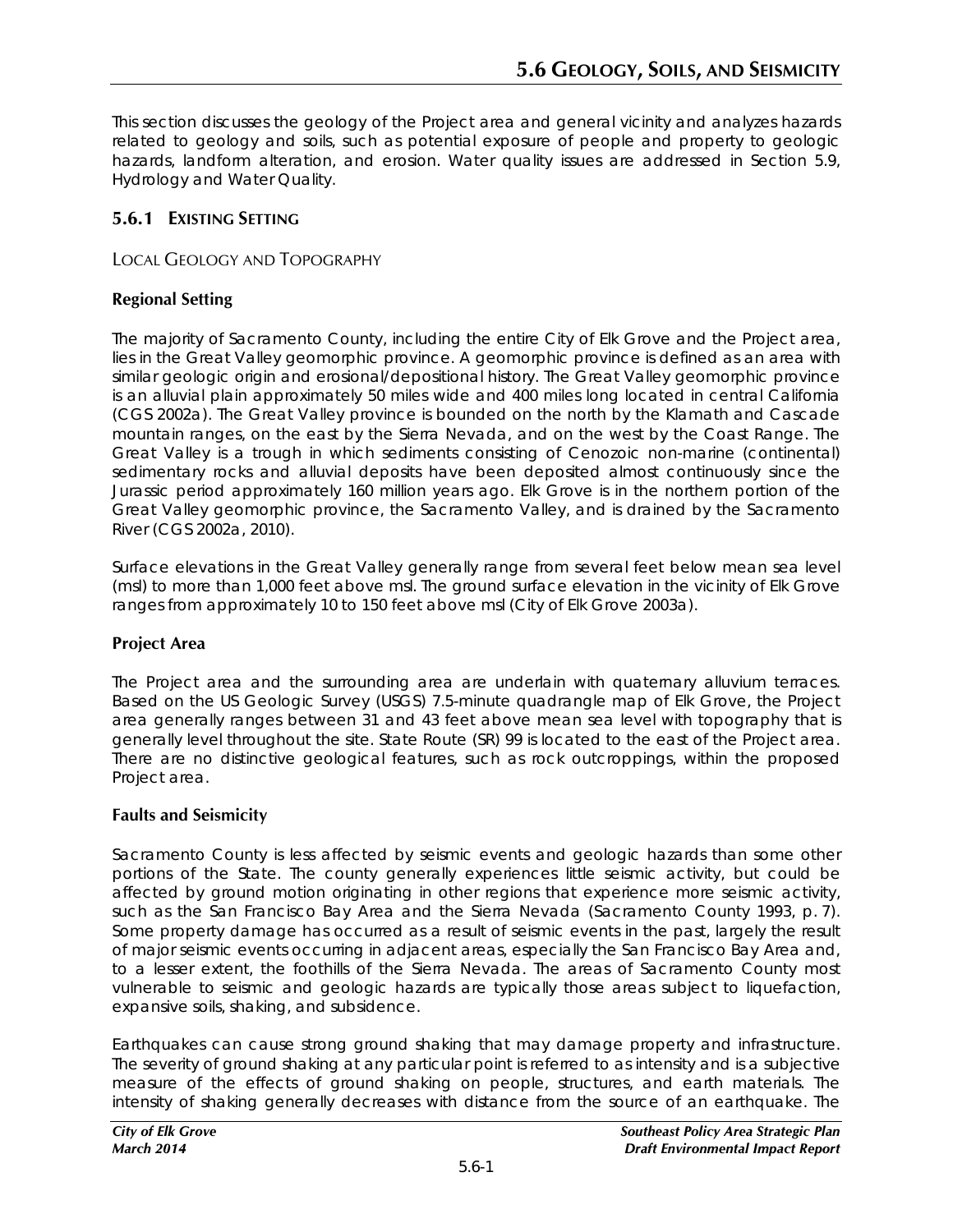level of intensity is commonly defined by comparison to the Modified Mercalli Scale that subjectively categorizes the intensity on the basis of observed effects of seismic shaking on people and objects. Quantitative measurements of the level of ground motion during an earthquake are made by strong-motion seismographs that measure the acceleration of objects at the ground surface caused by seismic shaking. These measurements are made relative to, and are expressed as a fraction of, the acceleration of gravity.

The intensity scale consists of a series of certain key responses such as people awakening, movement of furniture, damage to chimneys, and, finally, total destruction. Although numerous intensity scales have been developed over the last several hundred years to evaluate the effects of earthquakes, the one currently used in the United States is the Modified Mercalli (MM) Intensity Scale. This scale, composed of 12 increasing levels of intensity that range from imperceptible shaking to catastrophic destruction, is designated by Roman numerals. It does not have a mathematical basis; instead, it is an arbitrary ranking based on observed effects.

Magnitude is related to the amount of seismic energy released at the hypocenter of the earthquake. It is based on the amplitude of the earthquake waves recorded on instruments that have a common calibration. The magnitude or strength of earth movement associated with seismic activity is typically quantified using the Richter scale. This scale is a measure of the strength of an earthquake or strain energy released by it, as determined by seismographic observations.

**Table 5.6-1** compares the effects of Mercalli intensity to Richter magnitude for earthquakes.

| <b>Richter</b><br><b>Magnitude Scale</b> | <b>Modified Mercalli</b><br><b>Scale</b> | <b>Effects of Intensity</b>                                              |
|------------------------------------------|------------------------------------------|--------------------------------------------------------------------------|
| $\overline{2}$                           | $I$ -II                                  | Usually detected only by instruments.                                    |
| 3                                        | Ш                                        | Felt indoors.                                                            |
| 4                                        | $IV-V$                                   | Felt by most people; slight damage.                                      |
| 5                                        | VI-VII                                   | Felt by all; many frightened and run outdoors; damage minor to moderate. |
| 6                                        | VII–VIII                                 | Everybody runs outdoors; damage moderate to major.                       |
| 7                                        | $IX - X$                                 | Major damage.                                                            |
| $8+$                                     | $X - XII$                                | Major to total damage.                                                   |

**TABLE 5.6-1 COMPARISON OF RICHTER MAGNITUDE AND MODIFIED MERCALLI INTENSITY** 

*Source: CGS 2002b*

### **Local Seismic Activity**

**Table 5.6-2** identifies known faults in the vicinity of Elk Grove and their maximum magnitudes. There are no known active faults in the City, and no active or potentially active faults underlie the City. Elk Grove is not located in an Alquist-Priolo Earthquake Fault Zone (City of Elk Grove 2003b).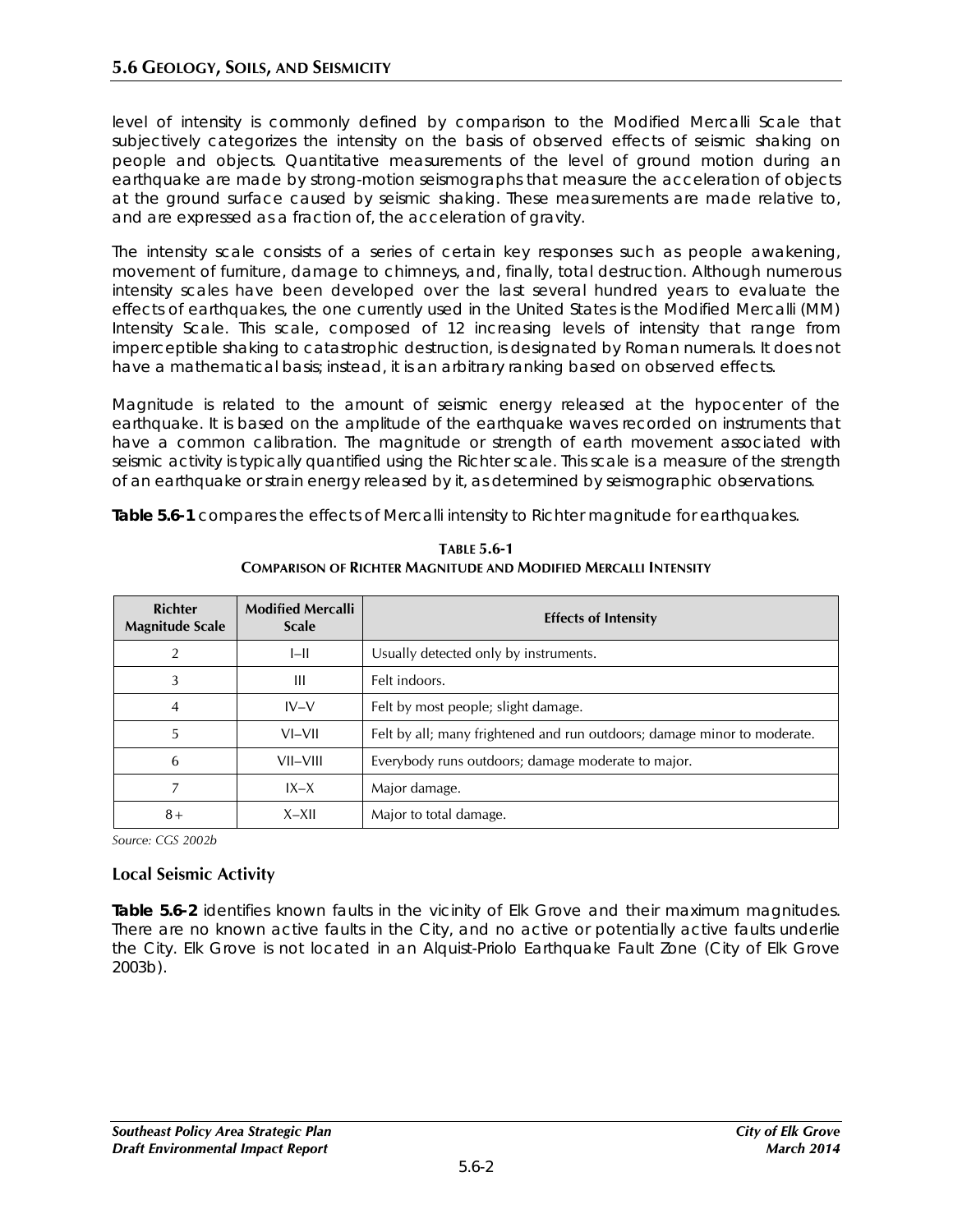| <b>Fault Name</b>                   | <b>Approximate Distance from</b><br><b>Elk Grove (in miles)</b> | Maximum Magnitude (MW) |
|-------------------------------------|-----------------------------------------------------------------|------------------------|
| Foothills Fault System              | 21                                                              | 6.5                    |
| Great Valley (segment 5)*           | 27                                                              | 6.5                    |
| Great Valley (segment 4)*           | 29                                                              | 6.6                    |
| Greenville                          | 41                                                              | 6.9                    |
| Concord-Green Valley                | 42                                                              | 6.9                    |
| Hunting Creek-Berryessa             | 45                                                              | 6.9                    |
| West Napa                           | 49                                                              | 6.5                    |
| Calaveras                           | 50                                                              | 6.8                    |
| Rodgers Creek                       | 56                                                              | 7.0                    |
| Hayward                             | 59                                                              | 7.1                    |
| <b>Bartlett Springs</b>             | 72                                                              | 7.1                    |
| Maacama (south)                     | 73                                                              | 6.9                    |
| Collayomi                           | 76                                                              | 6.5                    |
| Ortigalita                          | 76                                                              | 6.9                    |
| San Andreas (1906)                  | 76                                                              | 7.9                    |
| San Gregorio                        | 78                                                              | 7.3                    |
| Monte Vista-Shannon                 | 80                                                              | 6.8                    |
| Mohawk Valley-Honey Lake Fault Zone | 82                                                              | 7.3                    |
| Point Reyes                         | 82                                                              | 6.8                    |
| Genoa                               | 87                                                              | 6.9                    |
| Sargent                             | 91                                                              | 6.8                    |
| Zayante-Vergeles                    | 94                                                              | 6.8                    |

**TABLE 5.6-2 FAULTS IN THE VICINITY OF ELK GROVE**

*Source: City of Elk Grove 2003b*

*\*Nine segments of the Great Valley Fault are located approximately 27 to 91 miles west of the City and have maximum magnitudes of 6.4 to 6.8.*

### **Surface Rupture**

In major earthquakes, fault displacement can cause rupture along the surface trace of the fault, leading to severe damage to any structures, roads, and utilities located on the fault trace. Surface rupture generally occurs along an active fault trace, but occasionally displacement along presumably inactive faults also occurs. No known faults traverse the Project area. Therefore, the risk of surface rupture at the Project area is considered low.

### **Ground Shaking**

Ground shaking is motion that occurs as a result of energy released during faulting. The damage or collapse of buildings and other structures caused by ground shaking is among the most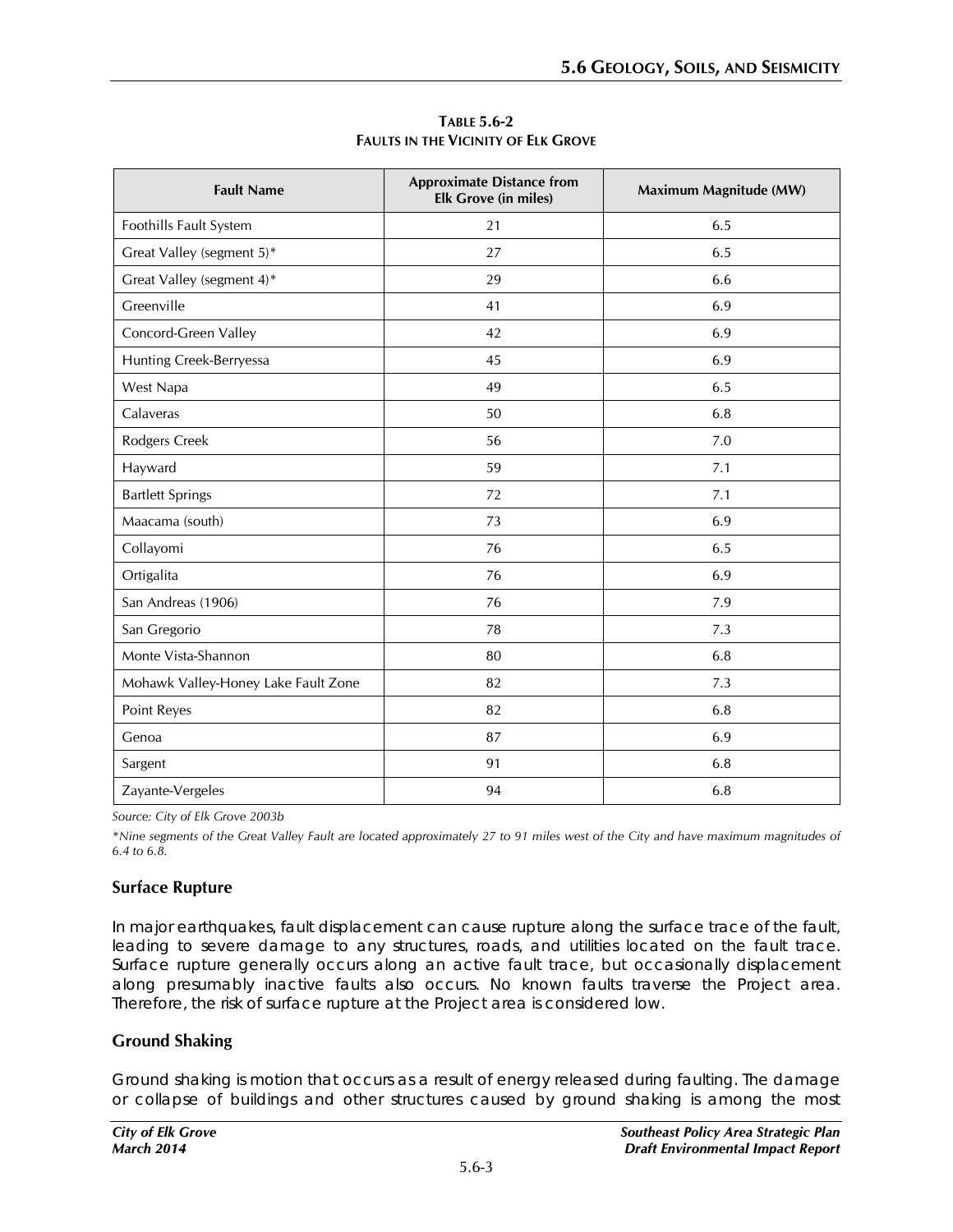serious seismic hazards. The intensity of shaking and its potential impact on buildings is determined by the physical characteristics of the underlying soil and rock, the building materials and workmanship, the earthquake magnitude and location of the epicenter, and the character and duration of ground motion. Much of Sacramento County is located on alluvium, which increases the amplitude of an earthquake wave. Ground motion lasts longer and waves are amplified on loose, water-saturated materials as compared to solid rock. As a result, structures located on alluvium typically suffer greater damage than those located on solid rock.

The California Geological Survey's map of seismic shaking hazards in California shows the vast majority of Sacramento County, including the Project area, as located in a relatively low intensity ground shaking zone. While Sacramento County has experienced relatively little seismic activity, faulting in neighboring regions, especially the San Francisco Bay and Sierra Nevada areas, suggests that the county could be affected by future ground motion originating elsewhere.

# **Liquefaction**

Liquefaction is the loss of soil strength due to seismic forces generating various types of ground failure. The evaluation of potential for liquefaction is complex, and factors that must be considered include soil type, soil density, groundwater, and the duration and intensity of shaking. Liquefaction is most likely to occur in deposits of water-saturated alluvium or similar deposits of artificial fill. In Sacramento County, the Delta and downtown Sacramento are the two areas most susceptible to liquefaction in the event of an earthquake.

The soils underlying the proposed Project area are relatively dense/stiff and the upper 15 meters (50 feet) of soil lack groundwater; therefore, the potential for liquefaction on the proposed Project area is considered to be low (City of Elk Grove 2003b). The potential for ground lurching, differential settlement, or lateral spreading to occur during or after seismic events in the Project area is also considered to be low.

# **Expansive Soils**

Expansive soils are soils that shrink or swell depending on the level of moisture they absorb. These swelling soils typically contain clay minerals. As they get wet, the clay minerals absorb water molecules and expand; conversely, as they dry they shrink, leaving large voids in the soil. Settlement caused by soils with a high shrink-swell potential can occur at structures, and structures could be damaged by differential settlement due to soil expansion and contraction. When structures are located on expansive soils, foundations have the tendency to rise during the wet season and drop during the dry season. This movement can create new stresses on various sections of the foundation and connected utilities and can lead to structural failure and damage to infrastructure. The City's (2003b) General Plan Background Report identifies a high shrink-swell potential in the main soil type found at the Project area, the San Joaquin soil series. San Joaquin soils generally contain approximately 5 inches of claypan in the subsoil and a surface layer of brown silt loam, a soil that has a high percentage of claypan.

# SOILS

According to the Sacramento County Soil Survey prepared by the US Department of Agriculture, Natural Resources Conservation Service (NRCS), the following soil types were mapped in **Figure 5.6-1**.

"Official soil series description" is a term applied to a description approved by the NRCS that defines a specific soil series in the United States. The descriptions include soil properties that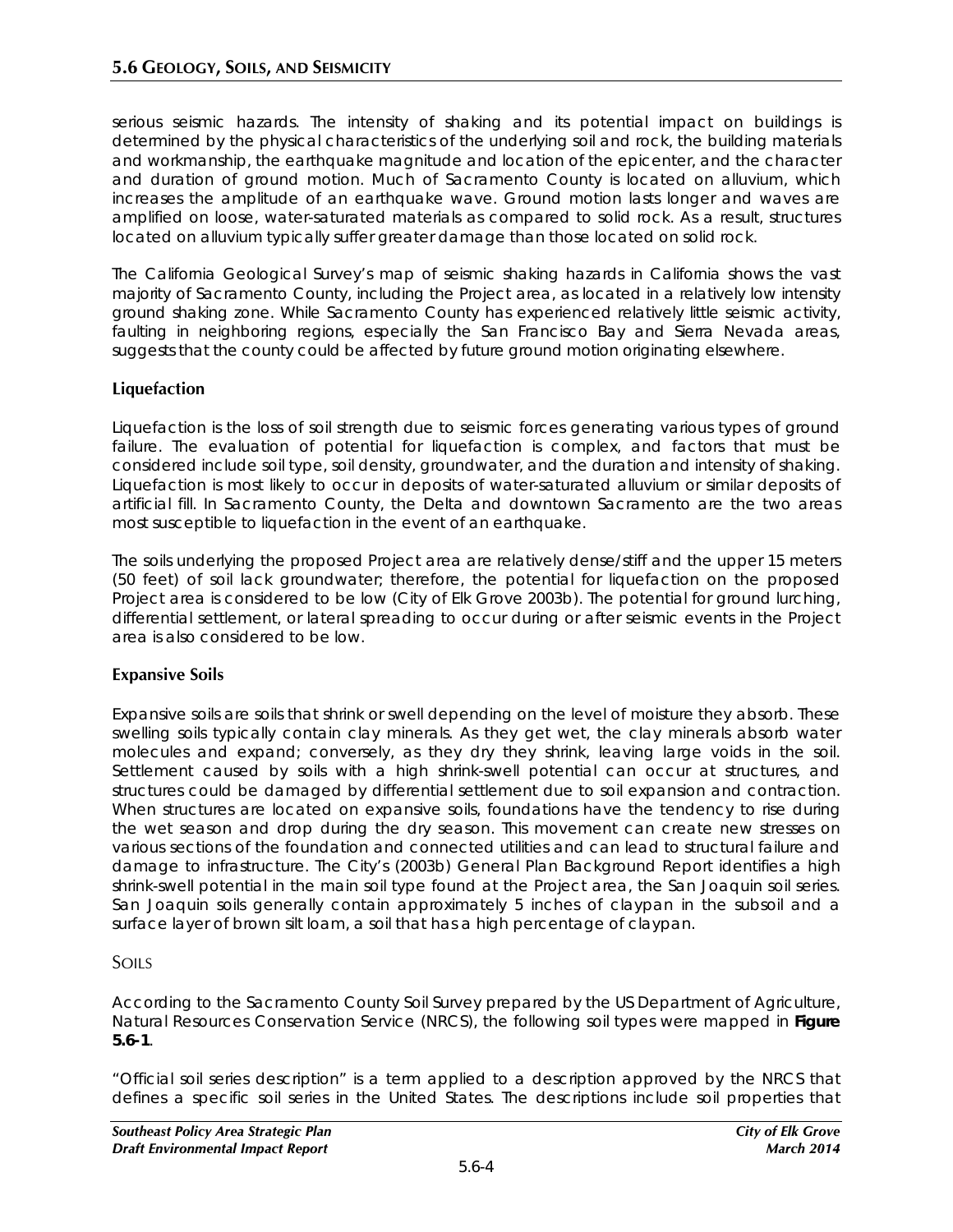define the soil series, distinguish it from other soil series, serve as the basis for the placement of that soil series in the soil family, and provide a record of soil properties needed to prepare soil interpretations (NRCS 2013). The soil types mapped in the Project area are listed below in **Table 5.6-3**, along with the numbers of acres found within the Project area.

| <b>NRCS Soils</b>                                                   | Acreage |
|---------------------------------------------------------------------|---------|
| 111 – Bruella sandy loam, 0 to 2 percent slopes                     | 103.11  |
| 137 – Durixeralfs, 0 to 1 percent slopes                            | 52.12   |
| 151– Galt clay, leveled, 0 to 1 percent slopes                      | 79.32   |
| 152 – Galt clay, 0 to 2 percent slopes                              | 32.40   |
| 164 – Kimball silt loam, 0 to 2 percent slopes                      | 22.75   |
| 176 – Madera-Galt complex, 0 to 2 percent slopes                    | 51.48   |
| 213 – San Joaquin silt loam, leveled, 0 to 1 percent slopes         | 615.67  |
| 214 – San Joaquin silt loam, 0 to 3 percent slopes                  | 32.68   |
| 216 – San Joaquin-Durixeralfs complex, 0 to 1 percent slopes        | 71.30   |
| 217 – San Joaquin-Galt complex, leveled, 0 to 1 percent slopes      | 37.92   |
| 218 – San Joaquin-Galt complex, 0 to 3 percent slopes               | 11.52   |
| 221 – San Joaquin-Xerarents complex, leveled, 0 to 1 percent slopes | 0.42    |
| 238 – Xerarents-San Joaquin complex, 0 to 1 percent slopes          | 73.76   |

**TABLE 5.6-3 PROJECT AREA SOILS**

*Source: NRCS 2013*

The following soil type descriptions are taken directly from the NRCS's (2013) Official Soil Series Descriptions. Series descriptions are not provided for Durixeralfs and Xerarents soils.

The **Bruella** series consists of very deep, well and moderately well drained soils formed in alluvium from granitic rock sources. Bruella soils are on low terraces and fans and have slopes of 0 to 5 percent. The mean annual precipitation is about 18 inches and the mean annual temperature is about 60 degrees Fahrenheit (°F).

The **Galt** series consists of moderately deep, moderately well drained soils that formed in fine textured alluvium from mixed but dominantly granitic rock sources. Galt soils are on low terraces, basins, and basin rims and have slopes of 0 to 5 percent. The mean annual precipitation is about 16 inches and the mean annual temperature is about 60°F.

The **Kimball** series consists of very deep, well drained soils formed in alluvium from mixed sources. Kimball soils are on low terraces and have slopes of 0 to 15 percent. The mean annual precipitation is about 22 inches and the mean annual temperature is about 61°F.

The **Madera** series consists of moderately deep to hardpan, well or moderately well drained soils that formed in old alluvium derived from granitic rock sources. Madera soils are on undulating low terraces with slopes of 0 to 9 percent. The mean annual precipitation is about 11 inches and the mean annual temperature is about 63°F.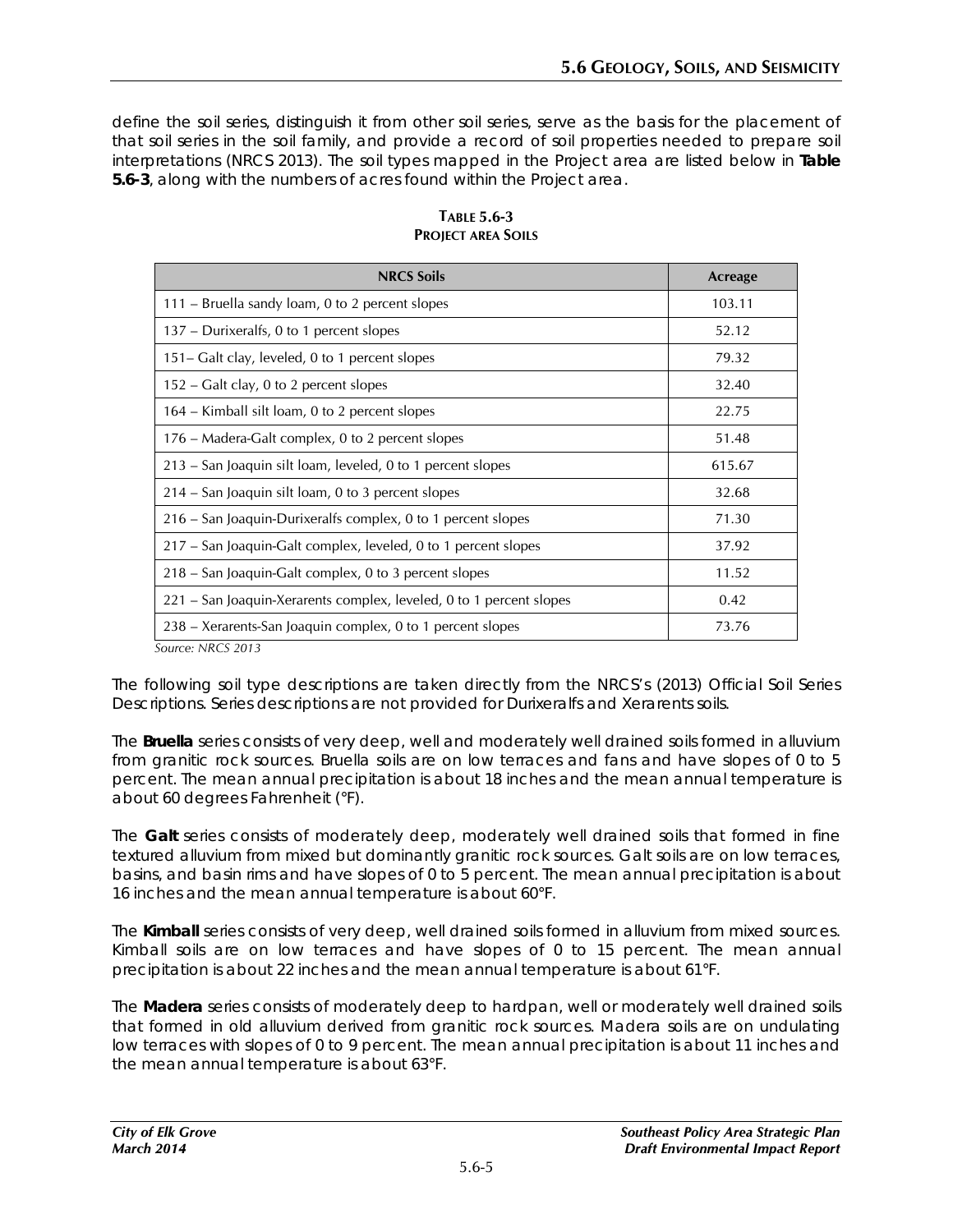San Joaquin soils make up nearly 850 acres, or over 70 percent of the Project area. San Joaquin soils are distributed throughout the Project area, as shown in **Figure 5.6-1**.

# **5.6.2 REGULATORY FRAMEWORK**

**STATE** 

### **California Building Code**

The City of Elk Grove has adopted the 2013 Edition of the California Building Code, Title 24, Part 2, Volumes 1 and 2 as set forth by the State of California Building Standards Commission (City of Elk Grove Municipal Code Section 16.04.010) . Building codes provide the first line of defense against future earthquake damage and help to ensure public safety. Records of building response to earthquakes, especially those from structures that failed or were damaged, have led to many revisions and improvements in building codes. The California Building Code (CBC) specifies the levels of earthquake forces that structures must be designed to withstand. These specifications are based on current information from strong-motion instruments. As ground motions of greater intensity have been recorded, the minimum earthquake requirements have been raised. In addition, provisions for different soil conditions have been added to the CBC as scientists have documented the significant influence of soil type on shaking intensity. In recent earthquakes, buildings built to modern codes have generally sustained relatively little damage.

LOCAL

### **Grading Provisions**

Chapter 16.44 of the City Municipal Code establishes administrative procedures, minimum standards of review, and implementation and enforcement procedures for controlling erosion, sedimentation, and other pollutant runoff, including construction debris and hazardous substances used on construction sites, and disruption of existing drainage and related environmental damage caused by land clearing, grubbing, grading, filling, and land excavation activities. The Chapter applies to projects that would disturb 350 cubic yards or more of soil. The intent of the ordinance is to minimize damage to surrounding properties and public rights-ofway, minimize degradation of water quality in watercourses, minimize disruption of natural or City-authorized drainage flows caused by construction activities, and make projects comply with the provisions of the City's National Pollutant Discharge Elimination System (NPDES) Permit Number CA0082597, issued by the California Regional Water Quality Control Board (RWQCB). The City of Elk Grove is a co-permittee on an NPDES permit along with Sacramento County and the Cities of Sacramento, Folsom, Galt, and Citrus Heights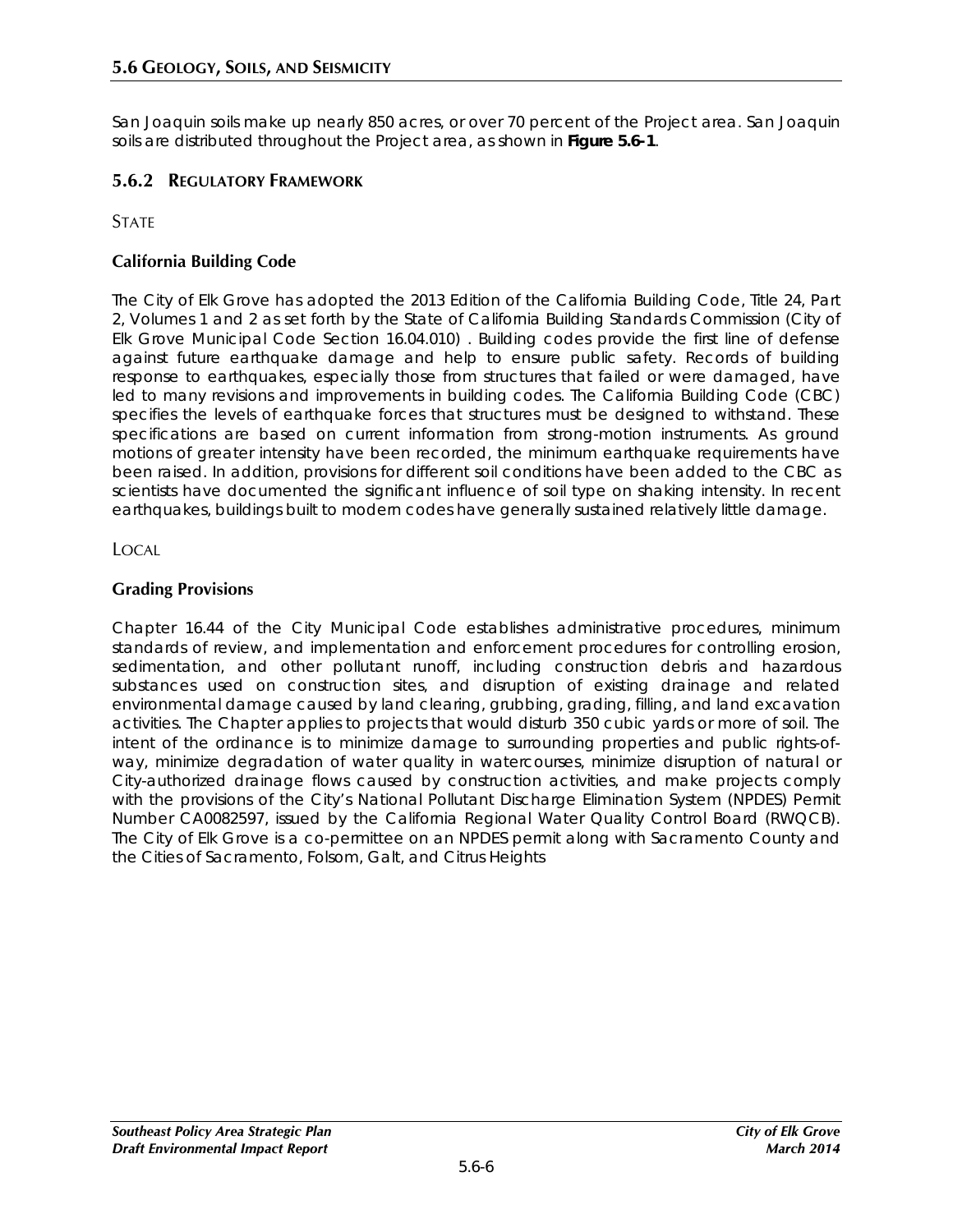



**F i g u r e 5 . 6 - 1**

NRCS Soils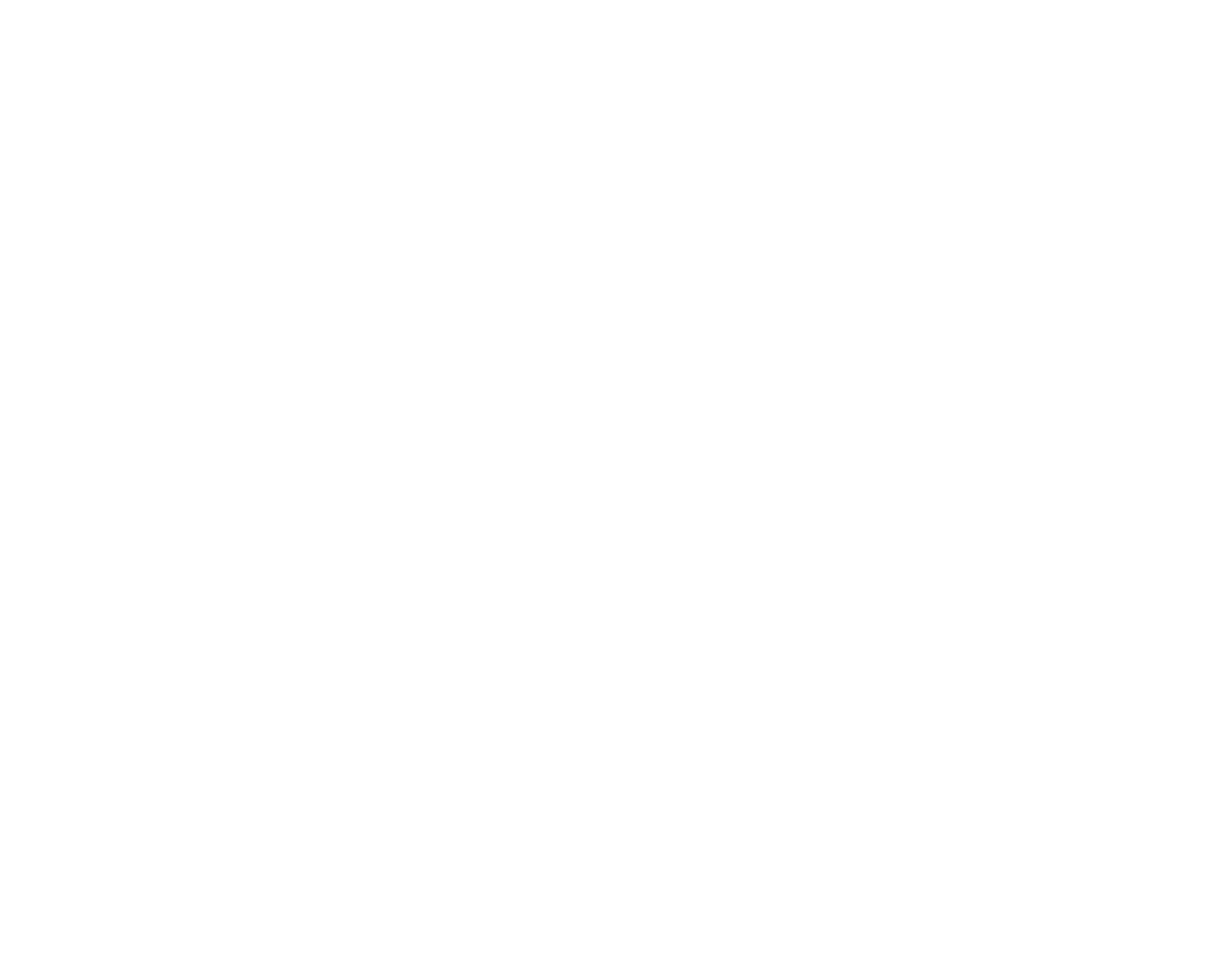### **City of Elk Grove General Plan**

The City of Elk Grove General Plan contains the following policies and actions related to geology, soils, and seismicity that apply to the proposed Project. These policies and goals are contained in the Conservation and Air Quality Element and the Safety Element (City of Elk Grove 2003c). The Project does not include any actions or components that conflict with these General Plan policies. However, it should be noted that the final authority for interpretation of a policy statement, determination of the Project's consistency, ultimately rests with the Elk Grove City Council.

- **"CAQ-5:** Roads and structures shall be designed, built and landscaped so as to minimize erosion during and after construction."
- **"SA-25:** The City supports efforts by Federal, State, and other local jurisdictions to investigate local seismic and geological hazards and support those programs that effectively mitigate these hazards."
	- **"SA-25-Action 1:** Implement the Uniform Building Code to ensure that structures meet all applicable seismic standards."
- **"SA-26:** The City shall seek to ensure that new structures are protected from damage caused by geologic and/or soil conditions."
	- **"SA-26 Action 1:** Require that a geotechnical report or other appropriate analysis be conducted to determine the shrink/swell potential and stability of the soil for public and private construction projects and identifies measures necessary to ensure stable soil conditions."

### **5.6.3 IMPACTS AND MITIGATION MEASURES**

STANDARDS OF SIGNIFICANCE

The impact analysis provided below is based on the following California Environmental Quality Act (CEQA) Guidelines Appendix G thresholds of significance. An impact is considered significant if implementation of the Project will:

- 1) Expose people or structures to potential substantial adverse effects, including the risk of loss, injury, or death involving:
	- a) Rupture of a known earthquake fault, as delineated on the most recent Alquist-Priolo Earthquake Fault Zoning Map issued by the State Geologist for the area or based on other substantial evidence of a known fault.
	- b) Strong seismic ground shaking.
	- c) Seismic-related ground failure, including liquefaction.
	- d) Landslides.
- 2) Result in substantial soil erosion or the loss of topsoil.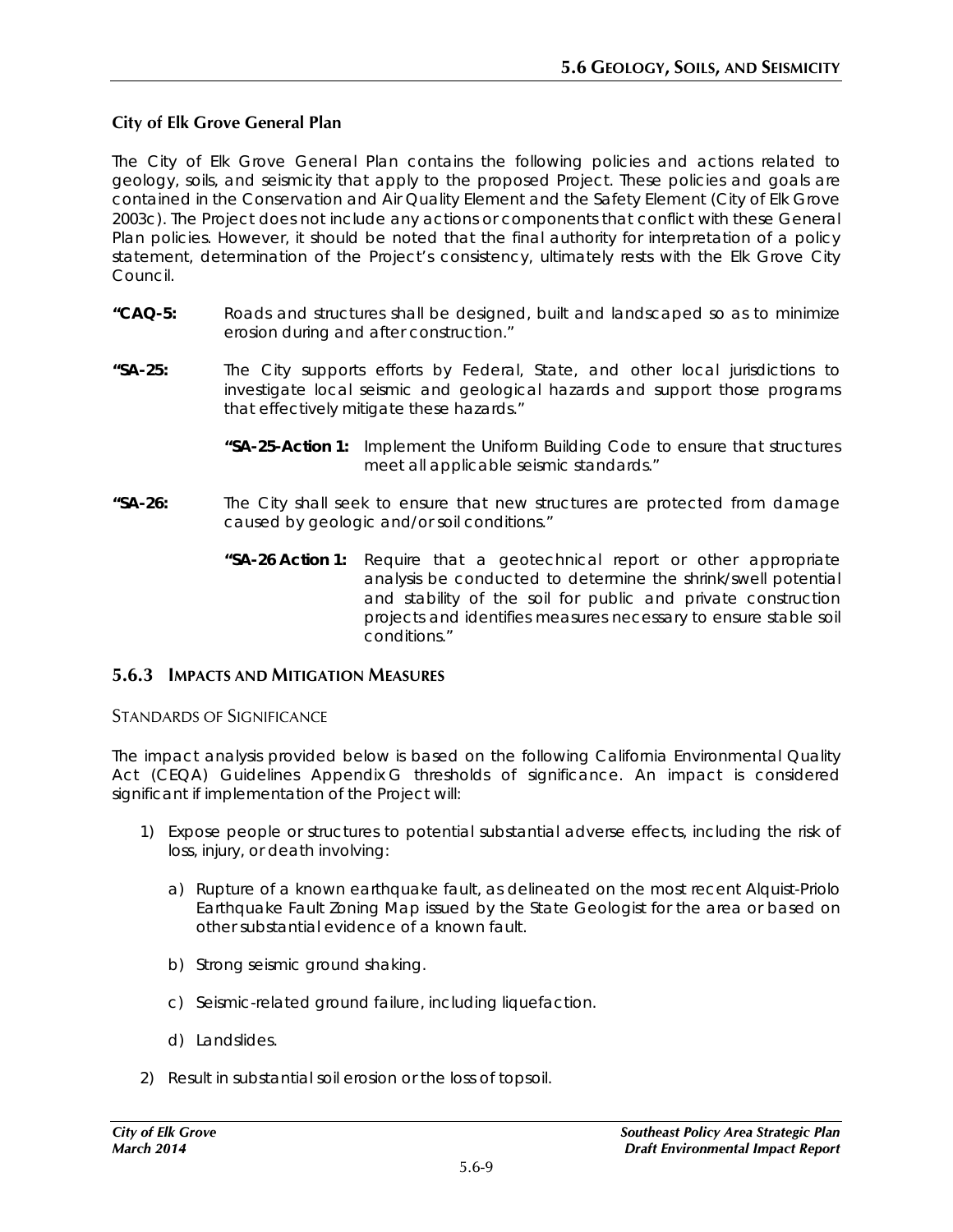- 3) Be located on a geologic unit or soil that is unstable, or that would become unstable as a result of the project, and potentially result in on- or off-site landslide, lateral spreading, subsidence, liquefaction, or collapse.
- 4) Be located on expansive soil, as defined in Table 18-1-B of the Uniform Building Code (1994), creating substantial risks to life or property.
- 5) Have soils incapable of adequately supporting the use of septic tanks or alternative wastewater disposal systems where sewers are not available for the disposal of wastewater.

The Notice of Preparation (NOP) for this Project found that the implementation of the Project would result no impacts associated with seiche, tsunami, and mudflow and the use of septic systems. These issues are not addressed further in this Draft EIR.

### **METHODOLOGY**

Evaluation of potential geologic and soil impacts of the proposed Project was based on review of NRCS soil survey maps and data, the Elk Grove Municipal Code, the City of Elk Grove General Plan, the City of Elk Grove General Plan Draft EIR, the City of Elk Grove General Plan Background Report, and a field review of the Project area and surrounding area. This analysis assumes that the Project would comply with all applicable laws, regulations, and building codes pertaining to seismic and geological safety. Where compliance with these required regulations would mitigate potential environmental impacts, no further mitigation is proposed unless it is above and beyond what is required by existing laws and regulations.

#### PROJECT IMPACTS AND MITIGATION MEASURES

### **Seismic Hazards (Standard of Significance 1)**

**Impact 5.6.1** The Project area is not located in an area that is susceptible to adverse impacts associated with seismic ground failure, including surface rupture, ground shaking, liquefaction, or landslides. This impact is **less than significant**.

The Project area is not located within an Alquist-Priolo Earthquake Fault Zone or in an area with any known faults. As shown in **Table 5.6-2**, the nearest fault to the Project area is the Foothills Fault System, located 21 miles from the City. For this reason, it is unlikely that an earthquake would result in surface rupture within the Project area.

Other kinds of seismic-related ground failure, such as liquefaction, are also unlikely due to the lack of liquefiable soils underlying the Project area. The flat nature of the Project area and surrounding areas would preclude the possibility of landslide within and off of the Project area. Because of the distance from active earthquake faults that are capable of producing significant ground shaking, it is highly unlikely that seismic ground failure associated with ground shaking or seismic activity would occur at or near the Project area. In addition, adherence to the California Building Code as set forth in Elk Grove Municipal Code Section 16.04.010 will ensure that any possible adverse impacts, however unlikely, are fully mitigated. This is a **less than significant** impact.

#### Mitigation Measures

None required.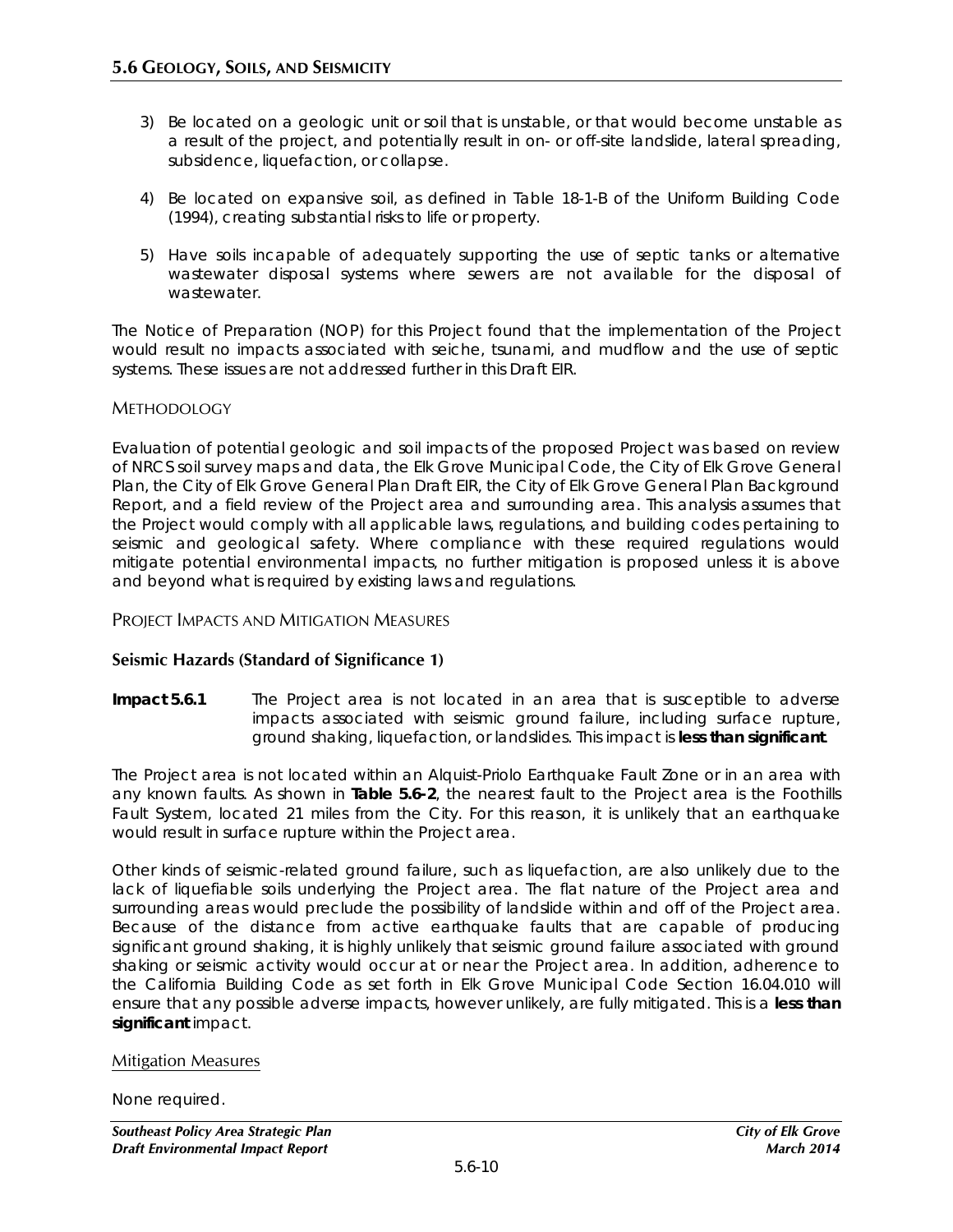### **Soil Erosion and Loss of Topsoil (Standard of Significance 2)**

**Impact 5.6.2** Future development resulting from the proposed Project, including buildings, pavement, and utilities, would require grading activities that could result in the potential for loss of topsoil and erosion. This impact is **less than significant**.

Development of the proposed Project would result in future development and construction activities that would require large-scale grading activities, which, if done improperly, could result in loss of topsoil and erosion that could adversely affect water quality in streams and increase the amount of particulate matter in the air, resulting in adverse air quality impacts. For analyses specific to those issue areas, the reader is referred to Section 5.3, Air Quality and Section 5.9, Hydrology and Water Quality. This analysis specifically addresses the potential erosion impacts associated with geology and soils.

Compliance with City General Plan Policy CAQ-5 would ensure that all roads and structures constructed as part of the Project are designed to minimize impacts associated with erosion. Future developments within the Project area would be required to prepare grading plans and erosion control plans, which would mandate appropriate erosion control measures.

Under the requirements of the Clean Water Act amendments of 1972, the Project construction contractor would be required to file a Notice of Intent under the State's NPDES General Construction Permit (CAS0002). The Project applicant would be required to adhere to conditions under the City's NPDES permit set forth by the Regional Water Quality Control Board (RWQCB) and also prepare and submit a stormwater pollution prevention plan (SWPPP) to be administered throughout all phases of grading and project construction. The SWPPP would incorporate best management practices (BMPs) to ensure that potential water quality impacts during construction are minimized. Compliance with these existing regulations would ensure that the Project would not result in a substantial erosion or loss of topsoil. This impact is **less than significant**.

#### Mitigation Measures

None required.

### **Unstable and Expansive Soils (Standards of Significance 3 and 4)**

**Impact 5.6.3** Future development resulting from the proposed Project, including buildings, pavement, and utilities, could incur damage as a result of underlying expansive or unstable soil properties. All development is required to comply with applicable building codes and commonly accepted engineering practices that address these conditions. Therefore, impacts associated with expansive or unstable soils are considered **less than significant**.

The City's (2003b) General Plan Background Report identifies a high shrink-swell potential in the San Joaquin soil series, which is the primary soil type found in the Project area. When structures are located on expansive soils, movements can occur under the structures, creating new stresses on various sections of the foundations and connected utilities. These variations in ground settlement can lead to structural failure and damage to infrastructure.

Subsidence, the gradual sinking or settling of the earth's surface with little or no horizontal motion could also occur in the Project area (City of Elk Grove 2003b). Land subsidence is most often caused by human activities, mainly from the removal of subsurface water (NRCS 2013). The General Plan Background Report identifies the pumping of water for residential, commercial,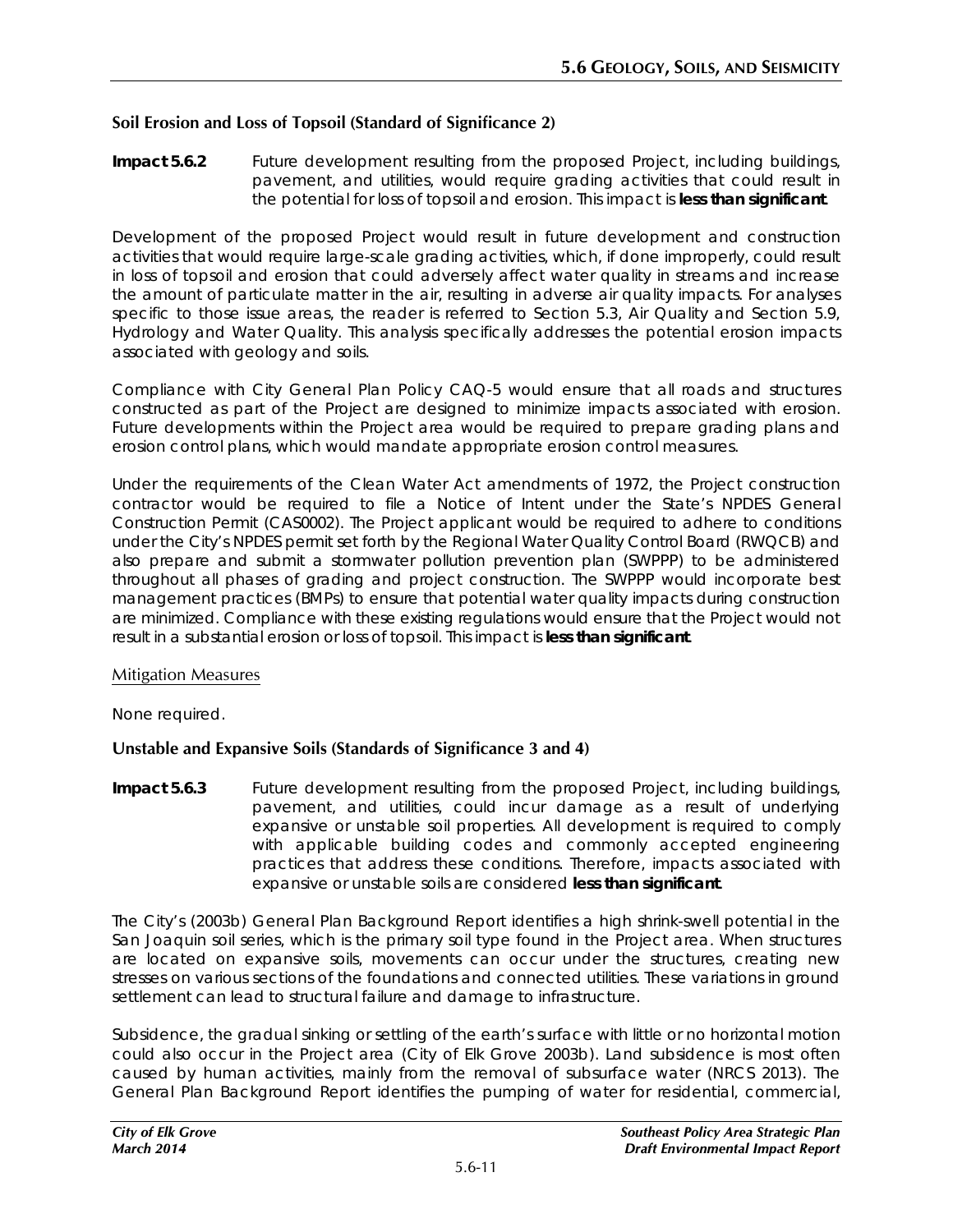and agricultural uses as the greatest cause of subsidence in the City. Subsidence can also be caused by compaction by heavy structures, erosion of peat soils, peat oxidation, and compaction of unconsolidated soils by earthquake shaking. Subsidence causes a loss of soil stability and can result in structural and infrastructure damage.

Implementation of the proposed Project would increase the intensity of uses in the Project area by developing urban uses including office, light industrial/flex space, commercial, residential, and school uses, thereby resulting in an increased risk associated with expansive and unstable soils. The accepted engineering practices in the California Building Code require special design and construction methods for dealing with expansive soil behavior. The two most common methods to prevent damage due to expansive soil behavior are to design the building's foundation to resist soil movement and to control surface drainage in order to reduce seasonal fluctuations in soil moisture content. Future projects would be required to submit a geotechnical report for the site. In addition, all development proposed on the site would be required to comply with the California Building Code and commonly accepted engineering practices.

Compliance with recommendations included in the geotechnical reports and applicable building codes would ensure that soils at future development sites would be capable of supporting the structures in the Project area. Therefore, impacts resulting from expansive and unstable soils would be reduced to a **less than significant** level.

### Mitigation Measures

None required.

# **5.6.4 CUMULATIVE SETTING, IMPACTS, AND MITIGATION MEASURES**

### CUMULATIVE SETTING

The geology, soils, and seismicity cumulative setting includes the Great Valley geomorphic province of California, which is bounded on the north by the Klamath and Cascade mountain ranges, on the east by the Sierra Nevada, and on the west by the Coast Range. Impacts associated with geology and soils are generally site-specific rather than cumulative in nature as geologic properties can vary by site. Individual development projects would be subject to, at a minimum, uniform site development and construction standards relative to seismic and other geologic conditions that are prevalent in the region. The reader is referred to Section 5.9, Hydrology and Water Quality, regarding cumulative water quality impacts from soil erosion.

### CUMULATIVE IMPACTS AND MITIGATION MEASURES

# **Cumulative Geologic and Soil Impacts (Standards of Significance 1, 2, 3, and 4)**

**Impact 5.6.4** Implementation of the proposed Project, in combination with other reasonably foreseeable development, would not contribute to cumulative geologic and soil impacts, as the impacts would be site-specific. This would be a **less than cumulatively considerable** impact.

Impacts associated with geology and soils, including expansive and unstable soils, are based on existing site-specific conditions in the subsurface materials that underlie the Project area. Implementation of the Project would allow an increase in the number of structures that could be subject to the effects of expansive soils or other soil constraints which could affect structural integrity, roadways, or underground utilities. Potentially adverse environmental effects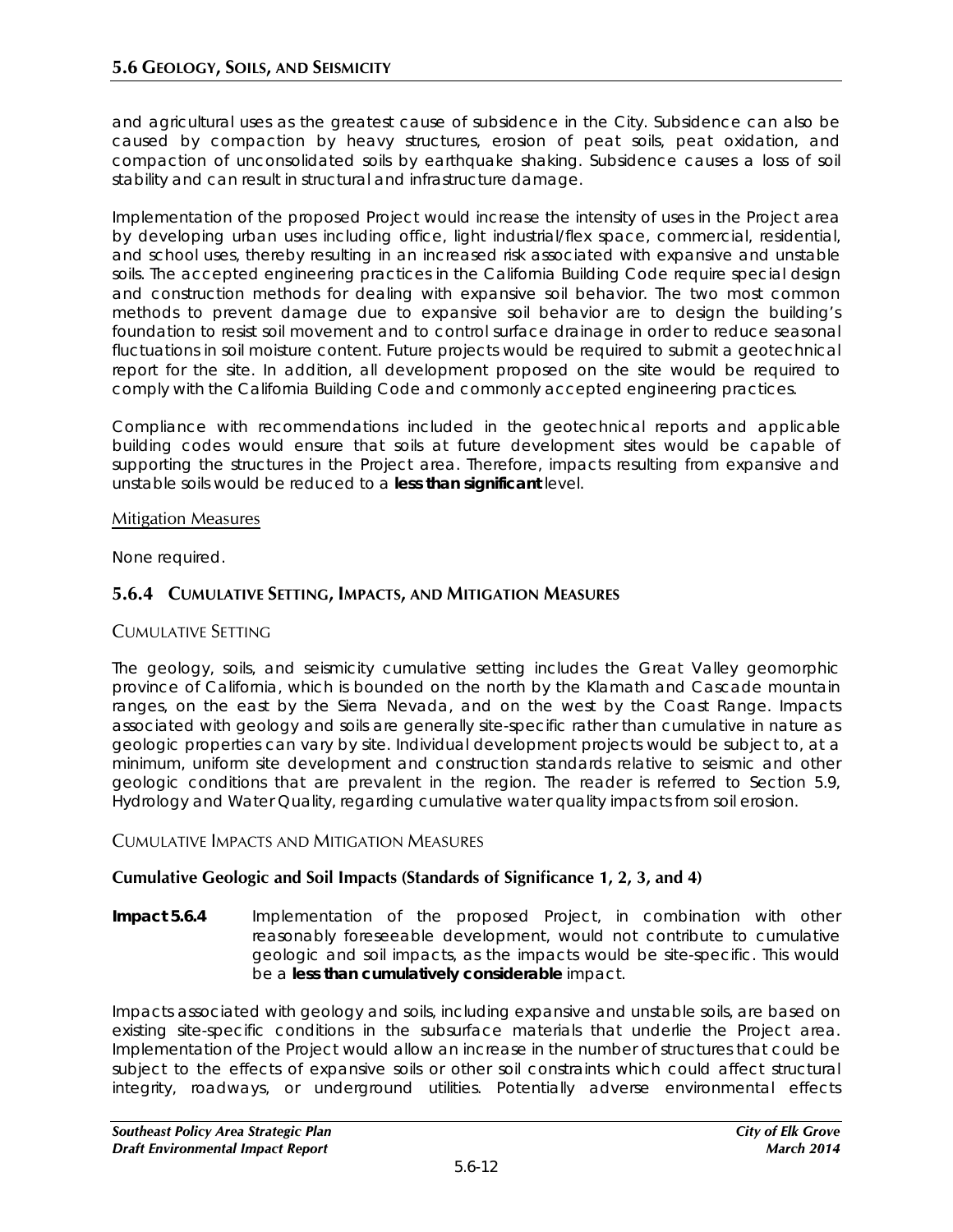associated with seismic hazards, as well as those associated with expansive soils, topographic alteration, and erosion, are site-specific and generally do not combine with similar effects that could occur with other projects in the City or elsewhere. Implementation of the provisions of the City's Building Code, the National Pollutant Discharge Elimination System permit requirements, and General Plan policies would ensure that potential site-specific geotechnical conditions and soil conditions would be addressed fully in the design of future development and that potential impacts would be maintained at less than significant levels. Therefore, the proposed Project's contribution to cumulative geology and soil-related impacts would be considered **less than cumulatively considerable**.

### Mitigation Measures

None required.